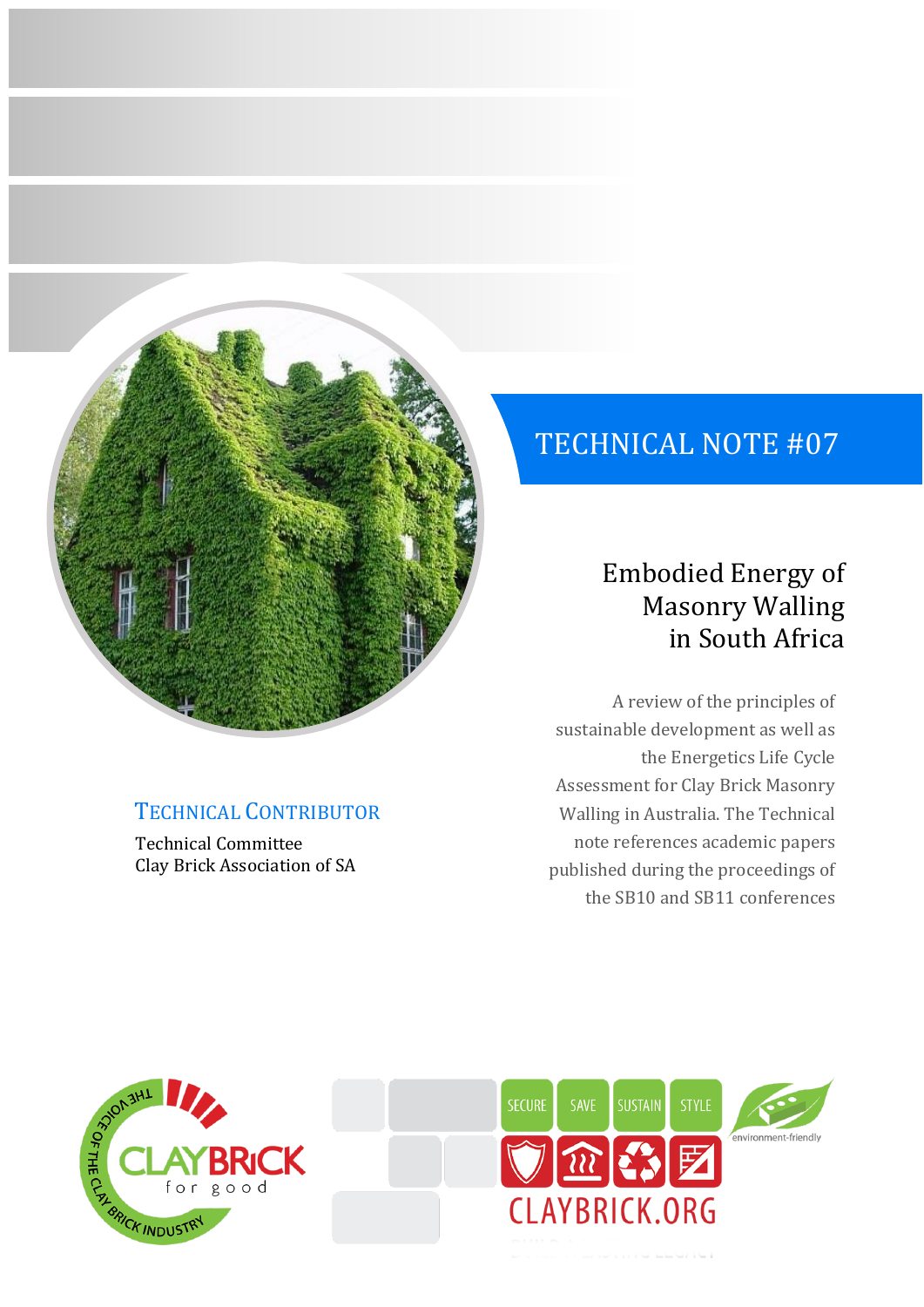

## EXECUTIVE SUMMARY

## GREENHOUSE GASES & SUSTAINABILITY MEASUREMENT

The pollution of the planet via heavy metals, radioactive waste, and other poisons such as oxides of nitrogen and sulphur, are all environmental hazards, capable of destroying life on earth. The poisoning of the earth's atmosphere with carbon dioxide, methane and other oxides is now recognised as causing the over-heating of our environment.

The so-called Greenhouse gases cause the absorption of infrared radiation that would have otherwise escaped into space and reduced environmental temperatures. Increased absorption of infrared radiation leads to an increase in the average temperature of the Earth's atmosphere.

Greenhouse gases are effectively emitted through land clearance, the production and consumption of food, the burning of fuels, the manufacture of goods, materials, wood, roads, buildings, and services. The emissions are often expressed in terms of the amount of carbon dioxide, or its equivalent of other GHGs, emitted.

A carbon footprint has been defined as a measure of the total amount of carbon dioxide (CO2) and methane (CH4) emissions of a defined population, system or activity, considering all relevant sources, sinks and storage within the spatial and temporal boundary of the population, system or activity of interest, calculated as carbon dioxide equivalent (CO2e). Carbon has thus moved to centre stage in the measurement of sustainability.

## ENERGY COMPONENT IN SUSTAINABLE BUILDING

All credible Sustainable Building systems give a significant portion of the credits for expected reduced energy usage in the operation of the building design, post construction. This is because the operating energy usage post construction is found to be more significant than the construction energy usage. These findings were made evident in the 'Energetics Life Cycle Assessment of Australian Housing' and the 'WSP Energy Modelling Study of 130m2 houses' in South Africa.

The localised sourcing of materials, or the minimisation of transport distances to site, and the use of materials already on-site or re-cycling, also earn credits. The reduction in energy content or energy savings contribution from the lesser transport as result of these activities is significant but not as material as the operational energies. These energy savings are out of the Embodied Energy of the building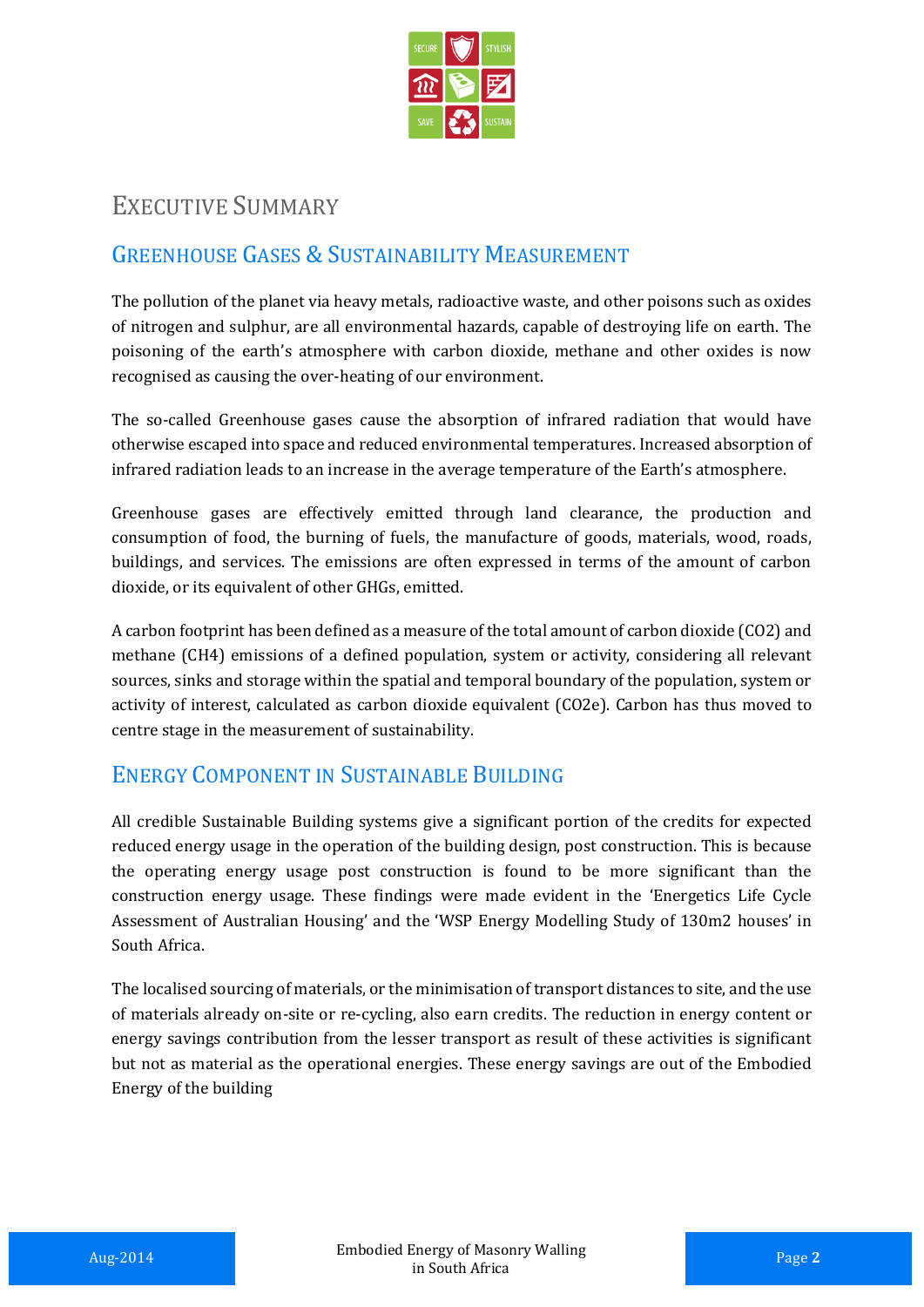

## EMBODIED ENERGY FORMS

There are two forms of embodied energy in buildings:

- Initial Embodied Energy
- Recurring Embodied Energy

### INITIAL EMBODIED ENERGY

The initial embodied energy in buildings represents the non-renewable energy consumed within the framework of the following two components.

**Direct Energy**: The energy used to transport building products to site, and then to construct the building.

**Indirect Energy**: The energy used to acquire, process, and manufacture the building materials, including any transportation related to these activities, as in the added cement, water and mixing energy for concrete.

### RECURRING EMBODIED ENERGY

The recurring embodied energy in buildings represents the non-renewable energy consumed to maintain, repair, restore, refurbish or replace materials, components or systems during the life of the building.

As buildings become more energy-efficient, or the longer they are in operation, the greater the ratio of embodied energy to operational energy, will be.

### MEASURING EMBODIED ENERGY

Embodied energy is measured as the quantity of non-renewable energy per unit of building material, component or system, in units of MJ/kg or GJ/m2 per unit of area.

Implicit in the measure of embodied energy are the associated environmental implications of resource depletion, Greenhouse gas emissions, environmental degradation and reduction of biodiversity. This is measured within the product boundaries as described in the concept of 'cradle to gate', for material inputs and with the added activity inputs to take the materials to completion within their systems, i.e. transforming bricks to masonry walls.

These indices must be weighed against the performance and durability of the products, as they may have a mitigating or compensatory effect on the initial environmental impacts associated with embodied energy.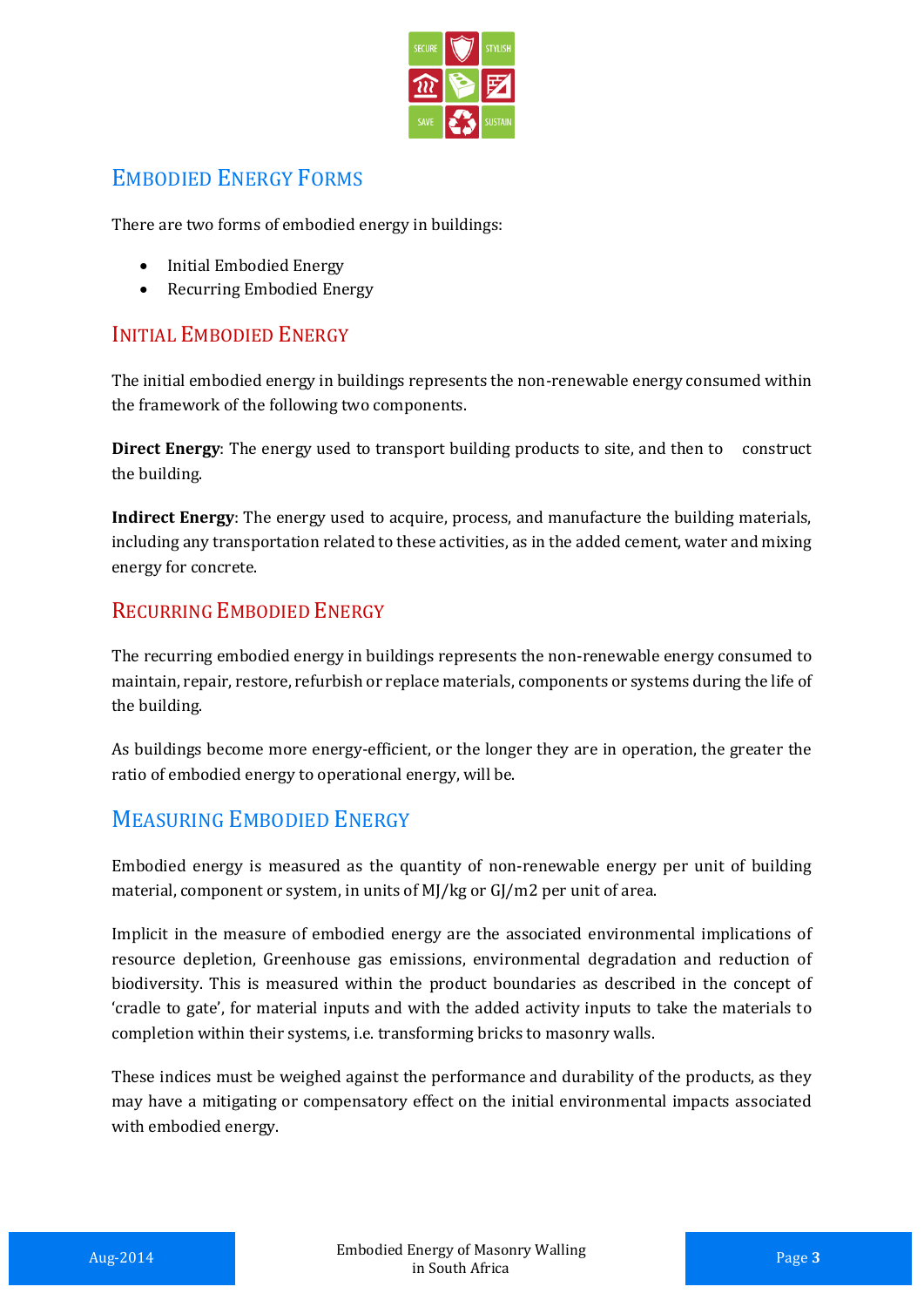

## EMBODIED ENERGY EXPECTATIONS FOR BRICKS & MASONRY

The amount of embodied energy in buildings varies considerably.

#### **Initial embodied energy consumption:**

- Depends on the nature of the building, the materials used and the source of these materials.
- The data for a building material in one country may differ significantly from the same material manufactured in another country.

#### **The recurring embodied energy:**

- Is related to the durability of the building materials and systems installed in the building, how well these are maintained, and the life of the building.
- High maintenance designs and materials thus incur a significant recurring embodied energy premium, which may cancel out Initial low embodied energy.

| <b>Australian Source</b>  |       | <b>Canadian Source</b>        |       |                   |
|---------------------------|-------|-------------------------------|-------|-------------------|
| <b>Embodied Energy</b>    |       | <b>Embodied Energy</b>        |       |                   |
| <b>MATERIAL</b>           | MJ/kg | <b>MATERIAL</b>               | MJ/kg | MJ/m <sup>3</sup> |
| Air dried sawn hardwood   | 0.5   | Aggregate                     | 0.10  | 150               |
| <b>Concrete blocks</b>    | 1.5   | Soil-cement                   | 0.42  | 819               |
| Precast tilt-up concrete  | 1.9   | Stone (local)                 | 0.79  | 2030              |
| Insitu concrete           | 1.9   | <b>Concrete block</b>         | 0.94  | 2350              |
| Precast steam-cured       | 2.0   | Concrete (30Mpa)              | 1.3   | 3180              |
| Kiln dried hardwood       | 2.0   | Concrete precast              | 2.0   | 2780              |
| <b>Clay Bricks</b>        | 2.5   | Lumber                        | 2.5   | 1380              |
| <b>Gypsum Plaster</b>     | 2.9   | <b>Brick</b>                  | 2.5   | 5170              |
| <b>Autoclaved aerated</b> | 3.6   | <b>Cellulose insulation</b>   | 3.3   | 112               |
| Plasterboard              | 4.4   | Gypsum wallboard              | 6.1   | 5890              |
| <b>Fibre Cement</b>       | 4.8   | Particle board                | 8.0   | 4400              |
| Cement                    | 5.6   | Shingles (asphalt)            | 9.0   | 4930              |
| Local granite             | 5.9   | Plywood                       | 10.4  | 5720              |
| Particleboard             | 8.0   | <b>Mineral Wool</b>           | 14.6  | 139               |
| Plywood                   | 10.4  | Glass                         | 15.9  | 37550             |
| Laminated veneer timber   | 11.0  | <b>Fibreglass insulation</b>  | 30.3  | 970               |
| <b>MDF</b>                | 11.3  | <b>Steel</b>                  | 32.0  | 251200            |
| Glass                     | 12.7  | Zinc                          | 51.0  | 371280            |
| Imported granite          | 13.9  | <b>Brass</b>                  | 62.0  | 519560            |
| Hardboard                 | 25.5  | Copper                        | 70.6  | 631164            |
| <b>Galvanised steel</b>   | 38.0  | Paint                         | 93.3  | 117500            |
| Acrylic paint             | 61.5  | <b>Polystyrene Insulation</b> | 117.0 | 3770              |
| Copper                    | 100.0 | Carpet (synthetic)            | 148.0 | 84900             |
|                           |       |                               |       |                   |